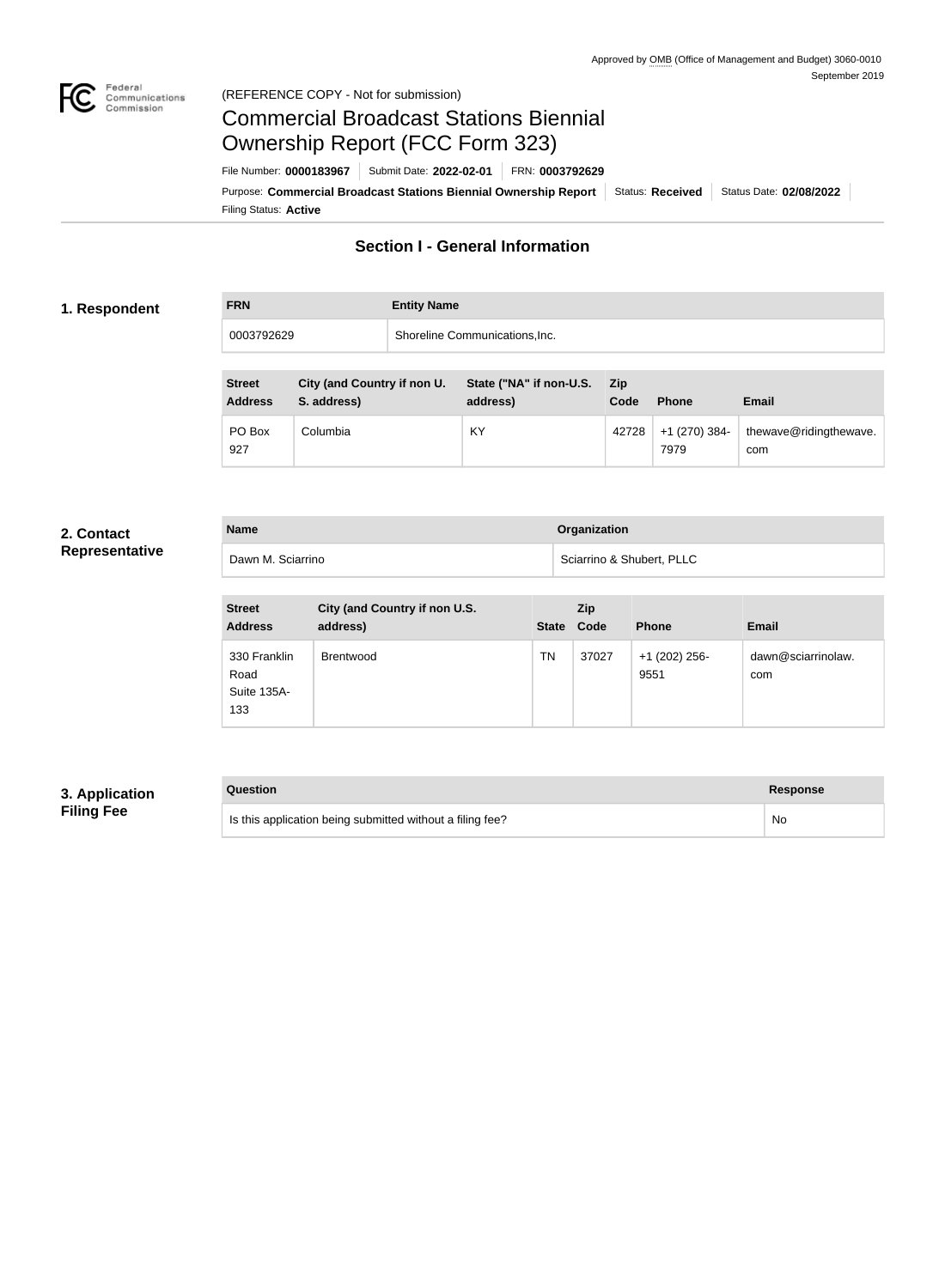| <b>Fees</b> | <b>Application Type</b> | <b>Form Number</b> | <b>Fee Code</b> | Quantity | <b>Fee Amount</b> | <b>Subtotal</b> |
|-------------|-------------------------|--------------------|-----------------|----------|-------------------|-----------------|
|             | Biennial                | Form 323           | <b>MAR</b>      | 4        | 85                | \$340.00        |
|             |                         |                    |                 |          | Total             | \$340.00        |

## **4. Nature of Respondent**

| (a) Provide the following information about the Respondent: |                        |
|-------------------------------------------------------------|------------------------|
| <b>Relationship to stations/permits</b>                     | Licensee               |
| <b>Nature of Respondent</b>                                 | For-profit corporation |

**(b) Provide the following information about this report:**

| <b>Purpose</b> | Biennial                                                                                                                                                                               |
|----------------|----------------------------------------------------------------------------------------------------------------------------------------------------------------------------------------|
| "As of" date   | 10/01/2021                                                                                                                                                                             |
|                | When filing a biennial ownership report or validating<br>and resubmitting a prior biennial ownership report, this<br>date must be Oct. 1 of the year in which this report is<br>filed. |

#### **5. Licensee(s) and Station(s)**

#### **Respondent is filing this report to cover the following Licensee(s) and station(s):**

| Licensee/Permittee Name        | <b>FRN</b> |
|--------------------------------|------------|
| Shoreline Communications, Inc. | 0003792629 |

| Fac. ID No. | <b>Call Sign</b> | <b>City</b>            | <b>State</b> | <b>Service</b> |
|-------------|------------------|------------------------|--------------|----------------|
| 8890        | WKDO-FM          | <b>LIBERTY</b>         | KY           | FM             |
| 8993        | <b>WKDO</b>      | <b>LIBERTY</b>         | <b>KY</b>    | AM             |
| 26639       | <b>WHVE</b>      | <b>RUSSELL SPRINGS</b> | KY           | FM             |
| 51805       | <b>WVLC</b>      | <b>MANNSVILLE</b>      | <b>KY</b>    | FM             |
| 202159      | <b>W279DT</b>    | <b>LIBERTY</b>         | KY           | <b>FX</b>      |

# **Section II – Biennial Ownership Information**

### **1. 47 C.F.R. Section 73.3613 and Other Documents**

Licensee Respondents that hold authorizations for one or more full power television, AM, and/or FM stations should list all contracts and other instruments set forth in 47 C.F.R. Section 73.3613(a) through (c) for the facility or facilities listed on this report. In addition, attributable Local Marketing Agreements (LMAs) and attributable Joint Sales Agreements (JSAs) must be disclosed by the licensee of the brokering station on its ownership report. If the agreement is an attributable LMA, an attributable JSA, or a network affiliation agreement, check the appropriate box. Otherwise, select "Other." Non-Licensee Respondents, as well as Licensee Respondents that only hold authorizations for Class A television and/or low power television stations, should select "Not Applicable" in response to this question.

| Document Information                  |                             |  |
|---------------------------------------|-----------------------------|--|
| Description of contract or instrument | Articles of Incorporation   |  |
| Parties to contract or instrument     | <b>Kentucky Corporation</b> |  |
| Date of execution                     | 04/1995                     |  |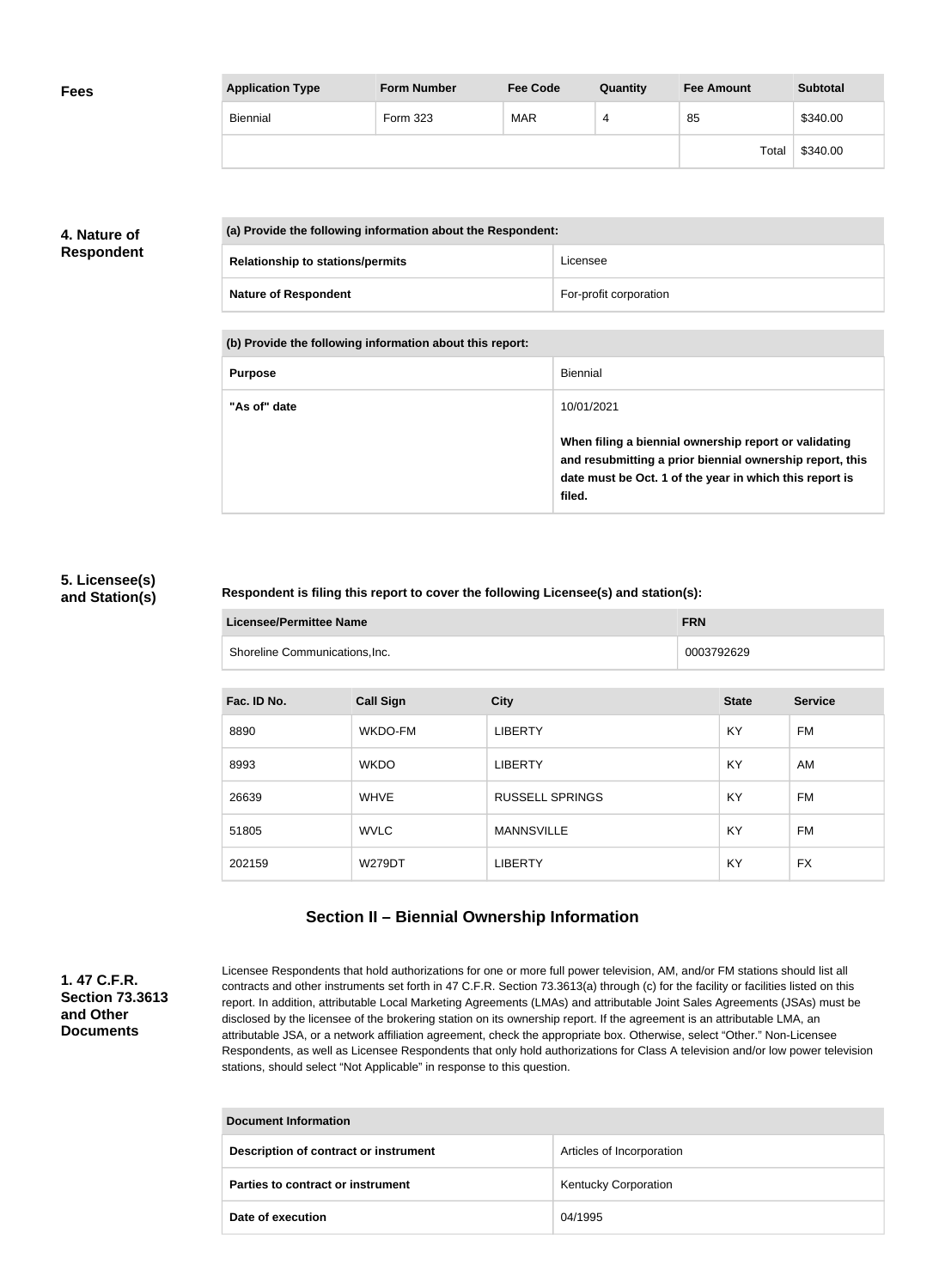| Date of expiration     | No expiration date                               |
|------------------------|--------------------------------------------------|
| <b>Agreement type</b>  | Other                                            |
| (check all that apply) | <b>Agreement Type: Articles of Incorporation</b> |

| <b>Document Information</b>                     |                                         |  |
|-------------------------------------------------|-----------------------------------------|--|
| Description of contract or instrument           | Corporate By-Laws                       |  |
| Parties to contract or instrument               | Kentucky Corporation                    |  |
| Date of execution                               | 04/1995                                 |  |
| Date of expiration                              | No expiration date                      |  |
| <b>Agreement type</b><br>(check all that apply) | Other<br><b>Agreement Type: By-Laws</b> |  |

| Document Information                            |                                                       |  |
|-------------------------------------------------|-------------------------------------------------------|--|
| Description of contract or instrument           | <b>Security Agreement</b>                             |  |
| Parties to contract or instrument               | Taylor County Bank and Shoreline Communications, Inc. |  |
| Date of execution                               | 12/2014                                               |  |
| Date of expiration                              | 12/2029                                               |  |
| <b>Agreement type</b><br>(check all that apply) | Other<br><b>Agreement Type: Security Agreement</b>    |  |

| <b>Document Information</b>                     |                                                       |  |
|-------------------------------------------------|-------------------------------------------------------|--|
| Description of contract or instrument           | <b>Security Agreement</b>                             |  |
| <b>Parties to contract or instrument</b>        | Taylor County Bank and Shoreline Communications, Inc. |  |
| Date of execution                               | 08/2017                                               |  |
| Date of expiration                              | 08/2018                                               |  |
| <b>Agreement type</b><br>(check all that apply) | Other<br><b>Agreement Type: Security Agreement</b>    |  |

| Description of contract or instrument    | <b>Security Agreement</b>                              |
|------------------------------------------|--------------------------------------------------------|
| <b>Parties to contract or instrument</b> | Shoreline Communications, Inc. and First National Bank |
| Date of execution                        | 09/2017                                                |
| Date of expiration                       | 11/2032                                                |
| <b>Agreement type</b>                    | Other                                                  |
| (check all that apply)                   | <b>Agreement Type: Security Agreement</b>              |

#### **2. Ownership Interests**

**Contract Contract Contract** 

**(a)** Ownership Interests. This Question requires Respondents to enter detailed information about ownership interests by generating a series of subforms. Answer each question on each subform. The first subform listing should be for the Respondent itself. If the Respondent is not a natural person, also list each of the officers, directors, stockholders, non-insulated partners, non-insulated members, and any other persons or entities with a direct attributable interest in the Respondent pursuant to the standards set forth in 47 C.F.R. Section 73.3555. (A "direct" interest is one that is not held through any intervening companies or entities.) List each interest holder with a direct attributable interest in the Respondent separately.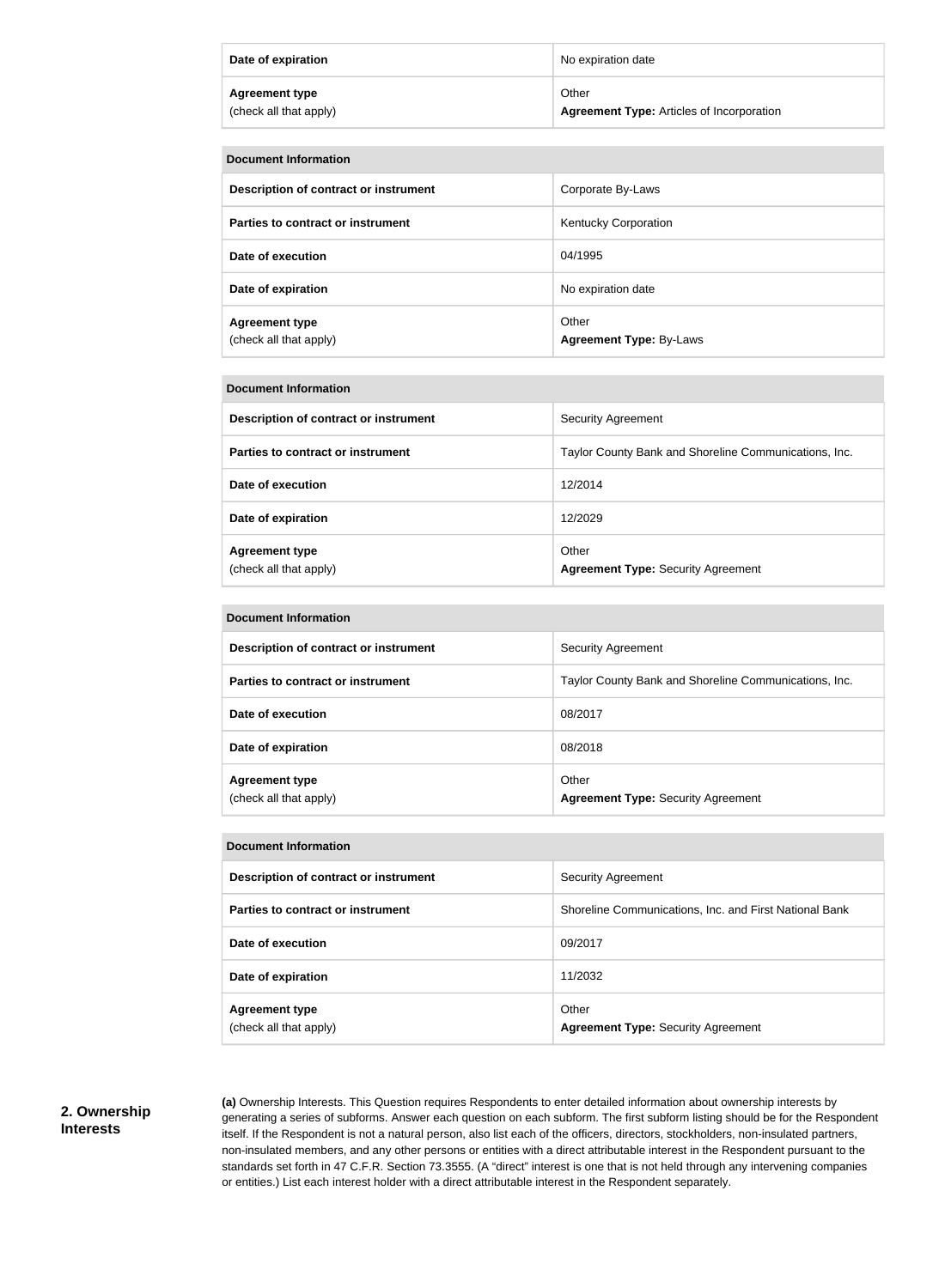Leave the percentage of total assets (Equity Debt Plus) field blank for an interest holder unless that interest holder has an attributable interest in the Respondent solely on the basis of the Commission's Equity Debt Plus attribution standard, 47 C.F.R. Section 73.3555, Note 2(i).

In the case of vertical or indirect ownership structures, list only those interests in the Respondent that also represent an attributable interest in the Licensee(s) for which the report is being submitted.

Entities that are part of an organizational structure that includes holding companies or other forms of indirect ownership must file separate ownership reports. In such a structure do not report, or file a separate report for, any interest holder that does not have an attributable interest in the Licensee(s) for which the report is being submitted.

Please see the Instructions for further detail concerning interests that must be reported in response to this question.

The Respondent must provide an FCC Registration Number for each interest holder reported in response to this question. Please see the Instructions for detailed information and guidance concerning this requirement.

| Ownership information                                                                                                            |                                                         |                      |  |
|----------------------------------------------------------------------------------------------------------------------------------|---------------------------------------------------------|----------------------|--|
| <b>FRN</b>                                                                                                                       | 0003792629                                              |                      |  |
| <b>Entity Name</b>                                                                                                               | Shoreline Communications, Inc.                          |                      |  |
| <b>Address</b>                                                                                                                   | PO Box                                                  | 927                  |  |
|                                                                                                                                  | Street 1                                                |                      |  |
|                                                                                                                                  | <b>Street 2</b>                                         |                      |  |
|                                                                                                                                  | <b>City</b>                                             | Columbia             |  |
|                                                                                                                                  | State ("NA" if non-U.S.<br>address)                     | KY                   |  |
|                                                                                                                                  | <b>Zip/Postal Code</b>                                  | 42728                |  |
|                                                                                                                                  | Country (if non-U.S.<br>address)                        | <b>United States</b> |  |
| <b>Listing Type</b>                                                                                                              | Respondent                                              |                      |  |
| <b>Positional Interests</b><br>(check all that apply)                                                                            | Respondent                                              |                      |  |
| <b>Tribal Nation or Tribal</b><br><b>Entity</b>                                                                                  | Interest holder is not a Tribal nation or Tribal entity |                      |  |
| <b>Interest Percentages</b><br>(enter percentage values                                                                          | <b>Voting</b><br>0.0%<br><b>Jointly Held?</b><br>No     |                      |  |
| from 0.0 to 100.0)                                                                                                               | <b>Equity</b>                                           | 0.0%                 |  |
|                                                                                                                                  | <b>Total assets (Equity Debt</b><br>Plus)               | 0.0%                 |  |
| Does interest holder have an attributable interest in one or more broadcast stations<br>No<br>that do not appear on this report? |                                                         |                      |  |

#### **Ownership Information**

#### **Ownership Information**

| <b>FRN</b>     | 0019491760        |                   |
|----------------|-------------------|-------------------|
| Name           | Michael L. Harris |                   |
| <b>Address</b> | PO Box            |                   |
|                | <b>Street 1</b>   | 204 Public Square |
|                | <b>Street 2</b>   |                   |
|                | <b>City</b>       | Columbia          |
|                |                   |                   |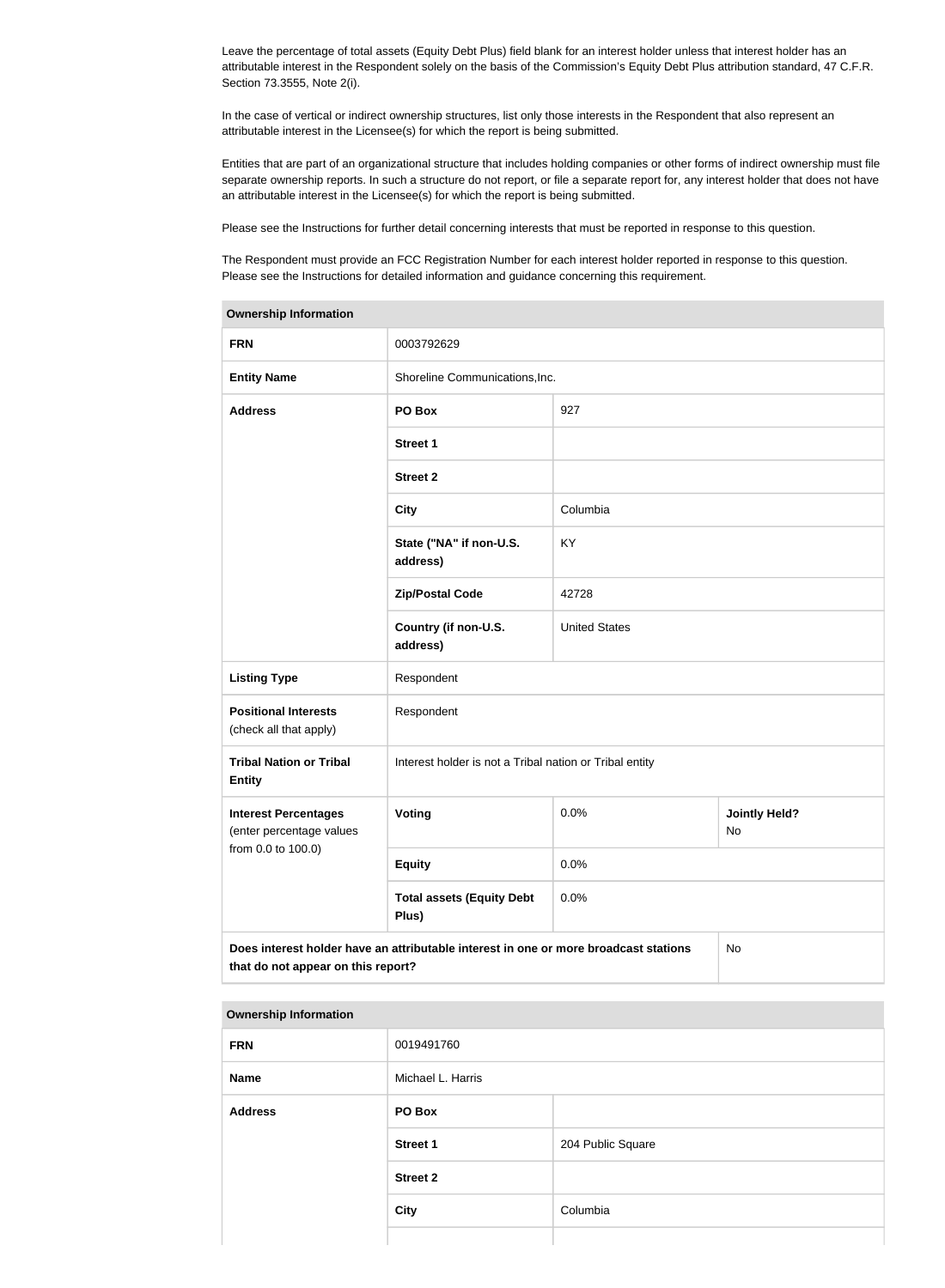|                                                                                      | State ("NA" if non-U.S.<br>address)       | KY                     |                            |
|--------------------------------------------------------------------------------------|-------------------------------------------|------------------------|----------------------------|
|                                                                                      | <b>Zip/Postal Code</b>                    | 42728                  |                            |
|                                                                                      | Country (if non-U.S.<br>address)          | <b>United States</b>   |                            |
| <b>Listing Type</b>                                                                  | Other Interest Holder                     |                        |                            |
| <b>Positional Interests</b><br>(check all that apply)                                | Officer, Director, Stockholder            |                        |                            |
| Citizenship, Gender,<br><b>Ethnicity, and Race</b><br><b>Information (Natural</b>    | <b>Citizenship</b>                        | <b>US</b>              |                            |
|                                                                                      | Gender                                    | Male                   |                            |
| <b>Persons Only)</b>                                                                 | <b>Ethnicity</b>                          | Not Hispanic or Latino |                            |
|                                                                                      | Race                                      | White                  |                            |
| <b>Interest Percentages</b><br>(enter percentage values                              | Voting                                    | 50.0%                  | <b>Jointly Held?</b><br>No |
| from 0.0 to 100.0)                                                                   | <b>Equity</b>                             | 50.0%                  |                            |
|                                                                                      | <b>Total assets (Equity Debt</b><br>Plus) | 50.0%                  |                            |
| Does interest holder have an attributable interest in one or more broadcast stations |                                           | <b>No</b>              |                            |

**that do not appear on this report?**

| <b>Ownership Information</b>                                                  |                                                             |                      |                            |
|-------------------------------------------------------------------------------|-------------------------------------------------------------|----------------------|----------------------------|
| <b>FRN</b>                                                                    | 0019491778                                                  |                      |                            |
| <b>Name</b>                                                                   | Laura H. Harris                                             |                      |                            |
| <b>Address</b>                                                                | PO Box                                                      |                      |                            |
|                                                                               | <b>Street 1</b>                                             | 204 Public Square    |                            |
|                                                                               | <b>Street 2</b>                                             |                      |                            |
|                                                                               | <b>City</b>                                                 | Columbia             |                            |
|                                                                               | State ("NA" if non-U.S.<br>address)                         | KY                   |                            |
|                                                                               | <b>Zip/Postal Code</b>                                      | 42728                |                            |
|                                                                               | Country (if non-U.S.<br>address)                            | <b>United States</b> |                            |
| <b>Listing Type</b>                                                           | Other Interest Holder                                       |                      |                            |
| <b>Positional Interests</b><br>(check all that apply)                         | Officer, Director, Stockholder                              |                      |                            |
| Citizenship, Gender,                                                          | US<br><b>Citizenship</b>                                    |                      |                            |
| <b>Ethnicity, and Race</b><br><b>Information (Natural</b>                     | Gender                                                      | Female               |                            |
| <b>Persons Only)</b>                                                          | Not Hispanic or Latino<br><b>Ethnicity</b><br>White<br>Race |                      |                            |
|                                                                               |                                                             |                      |                            |
| <b>Interest Percentages</b><br>(enter percentage values<br>from 0.0 to 100.0) | <b>Voting</b>                                               | 50.0%                | <b>Jointly Held?</b><br>No |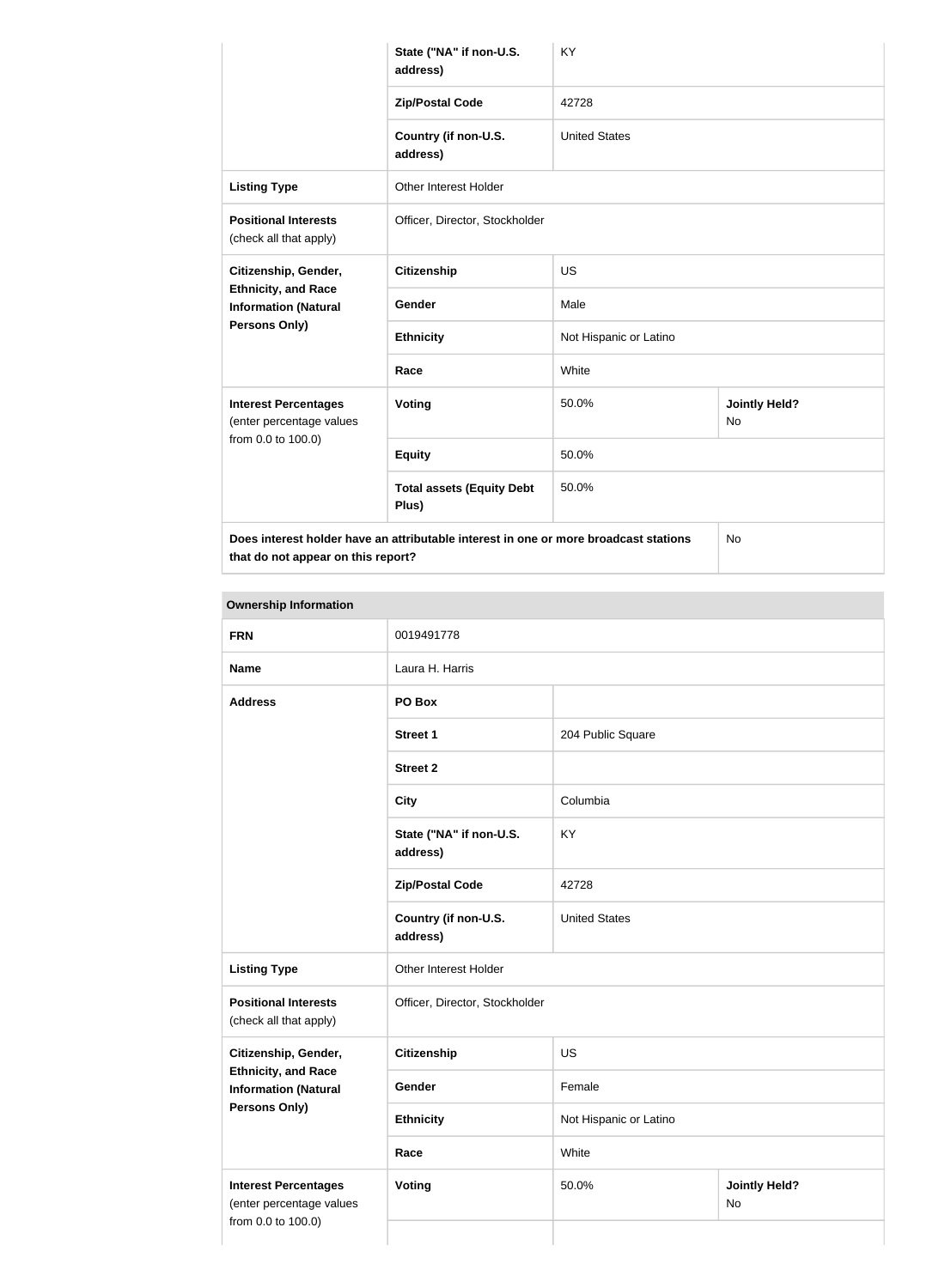|                                                                                                                            | <b>Equity</b>                             | 50.0% |     |
|----------------------------------------------------------------------------------------------------------------------------|-------------------------------------------|-------|-----|
|                                                                                                                            | <b>Total assets (Equity Debt</b><br>Plus) | 50.0% |     |
| Does interest holder have an attributable interest in one or more broadcast stations<br>that do not appear on this report? |                                           |       | No. |

| (b) Respondent certifies that any interests, including equity, financial, or voting | Yes |
|-------------------------------------------------------------------------------------|-----|
| interests, not reported in this filing are non-attributable.                        |     |
| If "No," submit as an exhibit an explanation.                                       |     |

| (c) Does the Respondent or any reported interest holder<br>hold an attributable interest in any newspaper entities in<br>the same market as any station for which this report is<br>filed, as defined in 47 C.F.R. Section 73.3555?                                                                                                                                                                                                                                                                                                                                                                                                              | <b>No</b> |
|--------------------------------------------------------------------------------------------------------------------------------------------------------------------------------------------------------------------------------------------------------------------------------------------------------------------------------------------------------------------------------------------------------------------------------------------------------------------------------------------------------------------------------------------------------------------------------------------------------------------------------------------------|-----------|
| If "Yes," provide information describing the interest(s), using<br>EITHER the subform OR the spreadsheet option below.<br>Respondents with a large number (50 or more) of entries to<br>submit should use the spreadsheet option.                                                                                                                                                                                                                                                                                                                                                                                                                |           |
| NOTE: Spreadsheets must be submitted in a special XML<br>Spreadsheet format with the appropriate structure that is<br>specified in the documentation. For instructions on how to<br>use the spreadsheet option to complete this question<br>(including templates to start with), please Click Here.                                                                                                                                                                                                                                                                                                                                              |           |
| If using the subform, leave the percentage of total assets<br>(Equity Debt Plus) field blank for an interest holder unless<br>that interest holder has an attributable interest in the<br>newspaper entity solely on the basis of the Commission's<br>Equity Debt Plus attribution standard, 47 C.F.R. Section<br>73.3555, Note 2(i). If using an XML Spreadsheet, enter "NA"<br>into the percentage of total assets (Equity Debt Plus) field<br>for an interest holder unless that interest holder has an<br>attributable interest in the newspaper entity solely on the<br>basis of the Commission's Equity Debt Plus attribution<br>standard. |           |
| The Respondent must provide an FCC Registration Number<br>for each interest holder reported in response to this<br>question. Please see the Instructions for detailed information<br>and guidance concerning this requirement.                                                                                                                                                                                                                                                                                                                                                                                                                   |           |

**(d) Are any of the individuals listed as an attributable interest holder in the Respondent married to each other or related to each other as parentchild or as siblings?** Yes

If "Yes," provide the following information for each such the relationship.

| <b>Family Relationships</b> |            |             |                  |
|-----------------------------|------------|-------------|------------------|
| <b>FRN</b>                  | 0019491778 | <b>Name</b> | Laura H Harris   |
| <b>FRN</b>                  | 0019491760 | <b>Name</b> | Michael L Harris |
| Relationship                | Spouses    |             |                  |